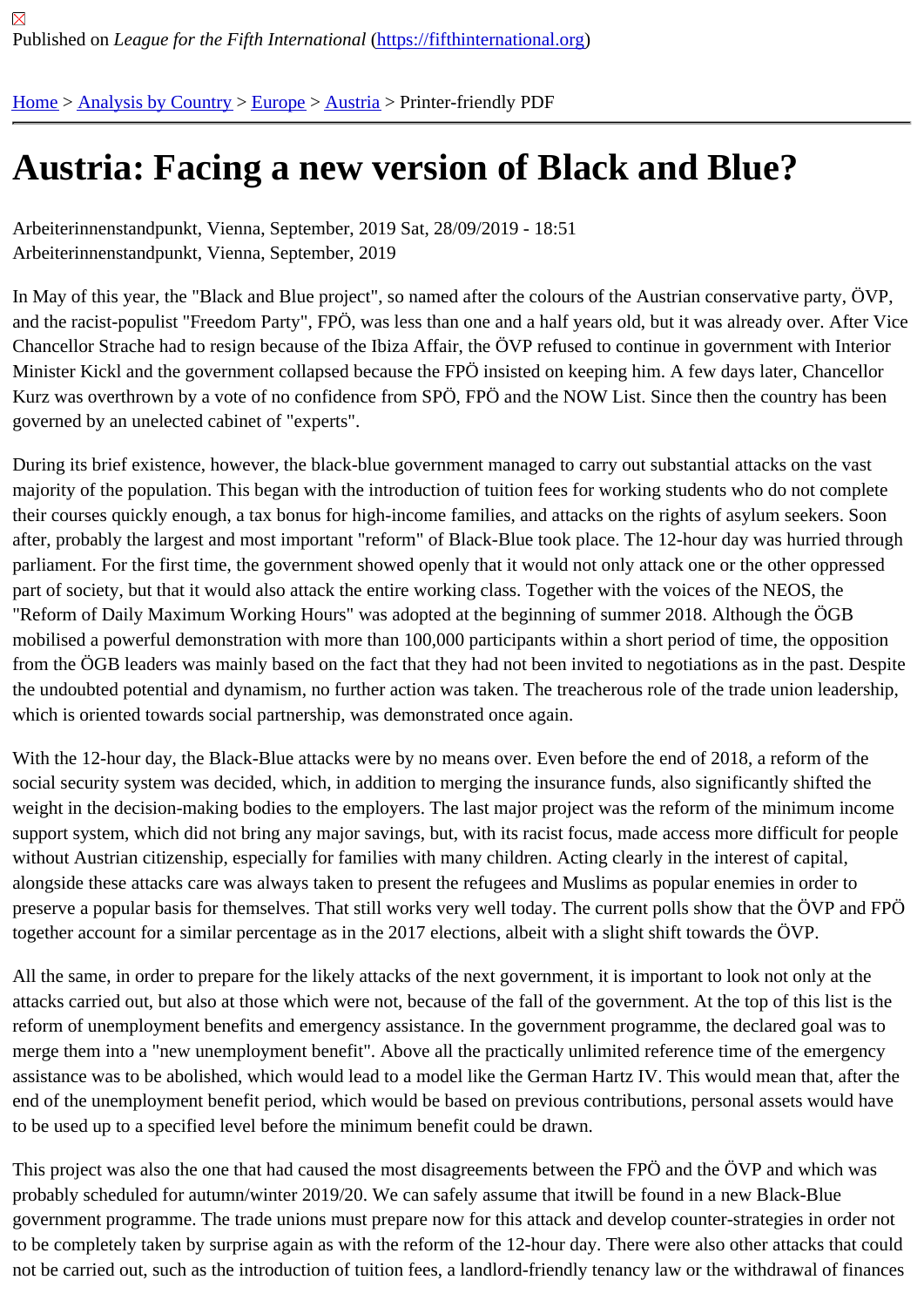from the Chamber of Labour.

## All hunt Kurz

What the Ibiza affair has clearly shown is that the established parties, including those like the FPÖ, which like to pretend to be the "party of the little man", are not much more than corrupt outfits to pursue politics in the interests of the rich and powerful. The ÖVP has been put in a bad light by the donations affair surrounding the billionaire Heidi Horten, who Strache referred to as the FPÖ's donor in the Ibiza video. After the ÖVP donation lists were presented on various media, the ÖVP published its donors from 2018 and 2019. Unbeaten is Heidi Horten, who transferred  $\in$  49,000 (from  $\in$  50,000 it would have to be reported) to the ÖVP every month since the takeover by Kurz. In total, this amounted to almost 1 million euros. Other capitalists, such as Pierer or Ortner, also donated several hundred thousand euros.

In spite of all these apparently advantageous conditions, the SPÖ has so far found it difficult to gain ground in the election campaign at the expense of Chancellor Kurz. On the one hand, it clearly tries to denounce the politics of the rich of Kurz and Co but, at the same time, it finds it difficult to stand up for the interests of the workers in a really radical and aggressive way. That's hardly surprising, since it doesn't want to block its way into a government as a junior partner of the ÖVP. The FPÖ, on the other hand, is currently close to a split. Behind the scenes there are reportedly fierce disputes between the more radical wing around the German national fraternity and former interior minister Kickl on the one hand and the more moderate wing around party leader Hofer, who is fully oriented towards a continuation of the government with the ÖV, on the other. Strache is also currently trying to work on his comeback and is thus clearly on a confrontation course with Hofer.

The Greens are probably the party that will be able to make the most gains. However, this is not primarily their own achievement but mainly due to the international environmental issue. With Fridays for Future, there has been a strong environmental movement for several months now, which is dominated by the Greens in many countries and of course the Austrian party has benefited from this, as has already been shown in the EU elections. In this movement, however, the Greens play above all the role of a "realistic" alternative to the other parties, which only address environmental protection as a secondary issue. It is quite clear that with its policy of a green or social-ecological market economy it does not want to go beyond the borders of this system and in the end will not be able to really solve the problem of environmental destruction and climate change.

## The Workers' Movement and the Elections

On the left of the Social Democrats and the Greens, "Change" and the Communist Party (this time as "Alternative lists, KPÖ PLUS, Linke und Unabhängige") will be standing throughout Austria. Both try to present themselves as an alternative with a more or less ambitious reform programme in these elections. Neither offer more than left-wing reformism without any significant base in the working class, it is rather a matter of bringing the programme of classical social democracy into the 21st century. A clear break with capitalism and a proletarian class standpoint are missing in both.

The SPÖ, still the dominant force in the unions and in the organised parts of the working class, brings little more than a tame programme of breaking with the black-blue coalition to these elections. Their programme does not even include repeal of all the counter-reforms of the last two years. Officially, of course, they hope to become, once again, the strongest force but, in the light of the polling results, the role of the junior partner under Sebastian Kurz is probably more realistic, not least in order to oust the FPÖ from the government. Nevertheless, many progressive workers, the unemployed and young people will vote for the SPÖ as the lesser evil and as a force against a new edition of Black-Blue.

It is therefore not enough for us just to point out the shortcomings of past SPÖ governments: To the austerity policy after the economic crisis, in which Faymann shifted the costs of the bank rescue onto the workers, to the racist border policy in the wake of the "refugee crisis" and to the social-partnership orientation of the social-democrat-dominated trade union leaders. The SPÖ is a bourgeois workers' party precisely because of this deeply bourgeois policy, structures and leadership but, at the same time, because of its close ties to the trade unions and the workers' movement. Its reformist, paralysing dominance remains the greatest obstacle to revolutionary politics in the workers' movement, which seeks a consistent break with the capitalists. Therefore, all honest and class-conscious leftists must find ways to separate the